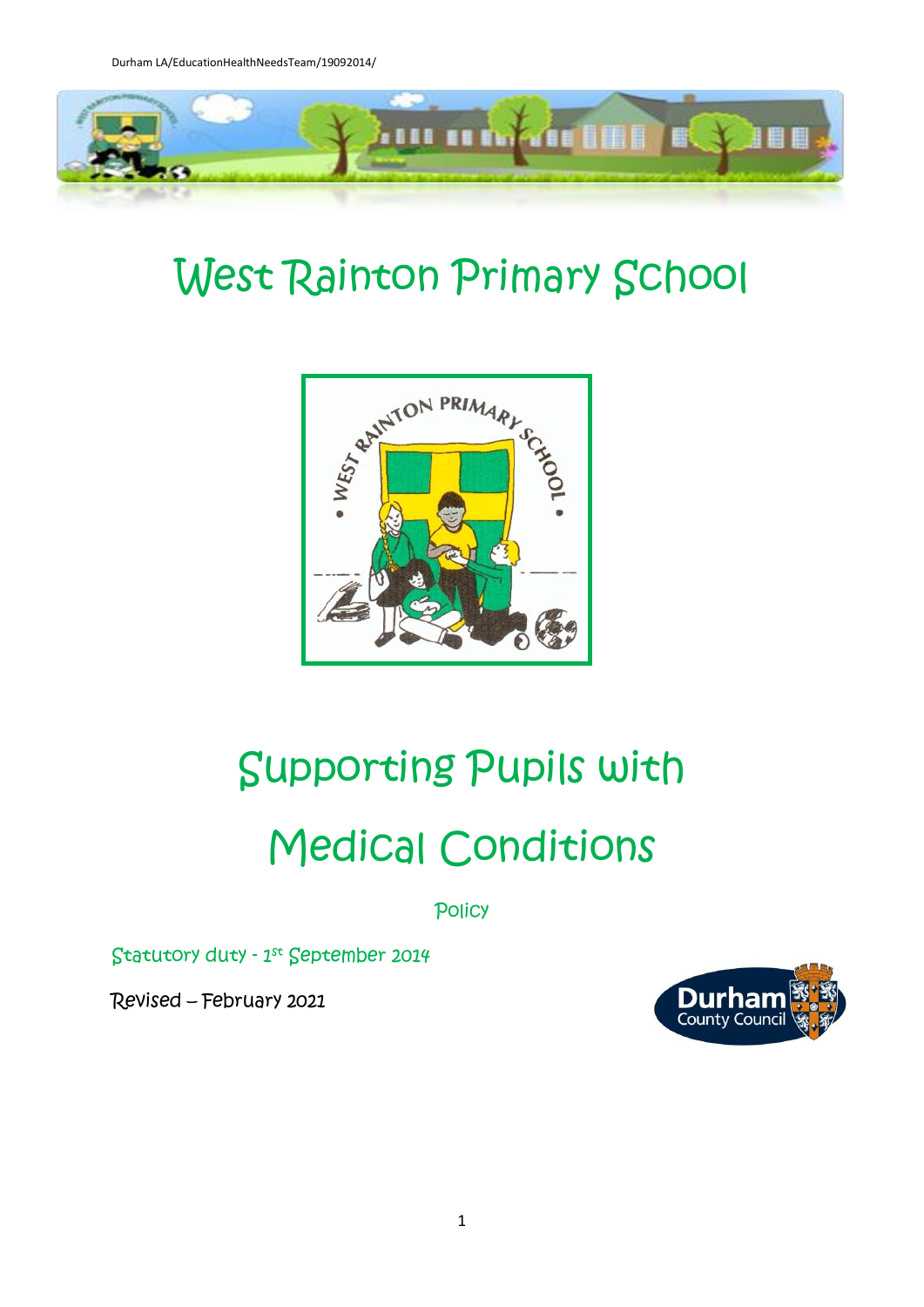West Rainton Primary wishes to ensure that pupils with medical conditions receive appropriate care and support at school. All pupils have an entitlement to a full time curriculum or as much as their medical condition allows. This policy has been developed in line with the Department for Education's statutory guidance released in April 2014 – "Supporting pupils at school with medical conditions" under a statutory duty form section 100 of the Children and Families Act 2014. The statutory duty came into force on 1 st September 2014.

The school will have regard to the statutory guidance issued. We take account of it, carefully consider it and we make all efforts to comply.

Ofsted places a clear emphasis on meeting the needs of pupils with SEN and Disabilities, also including those pupils with medical conditions.

N.B. Early years settings should continue to apply the Statutory Framework for Early Years foundation Stage.

Signed by:

| Headteacher/<br>Principal | Mrs A McDonough | Date:                  |
|---------------------------|-----------------|------------------------|
|                           |                 | February 2021          |
| Chair of<br>Governors     | Rev. M Beck     | Date:<br>February 2021 |

# 1) Key roles and responsibilities

# a) The Local Authority (LA) is responsible for:

- 1) Promoting co-operation between relevant partners regarding supporting pupils with medical conditions.
- 2) Providing support, advice /guidance and training to schools and their staff to ensure Individual Healthcare Plans (IHP) are effectively delivered.
- 3) Working with schools to ensure pupils attend full-time or make alternative arrangements for the education of pupils who need to be out of school for fifteen days or more due to a health need and who otherwise would not receive a suitable education.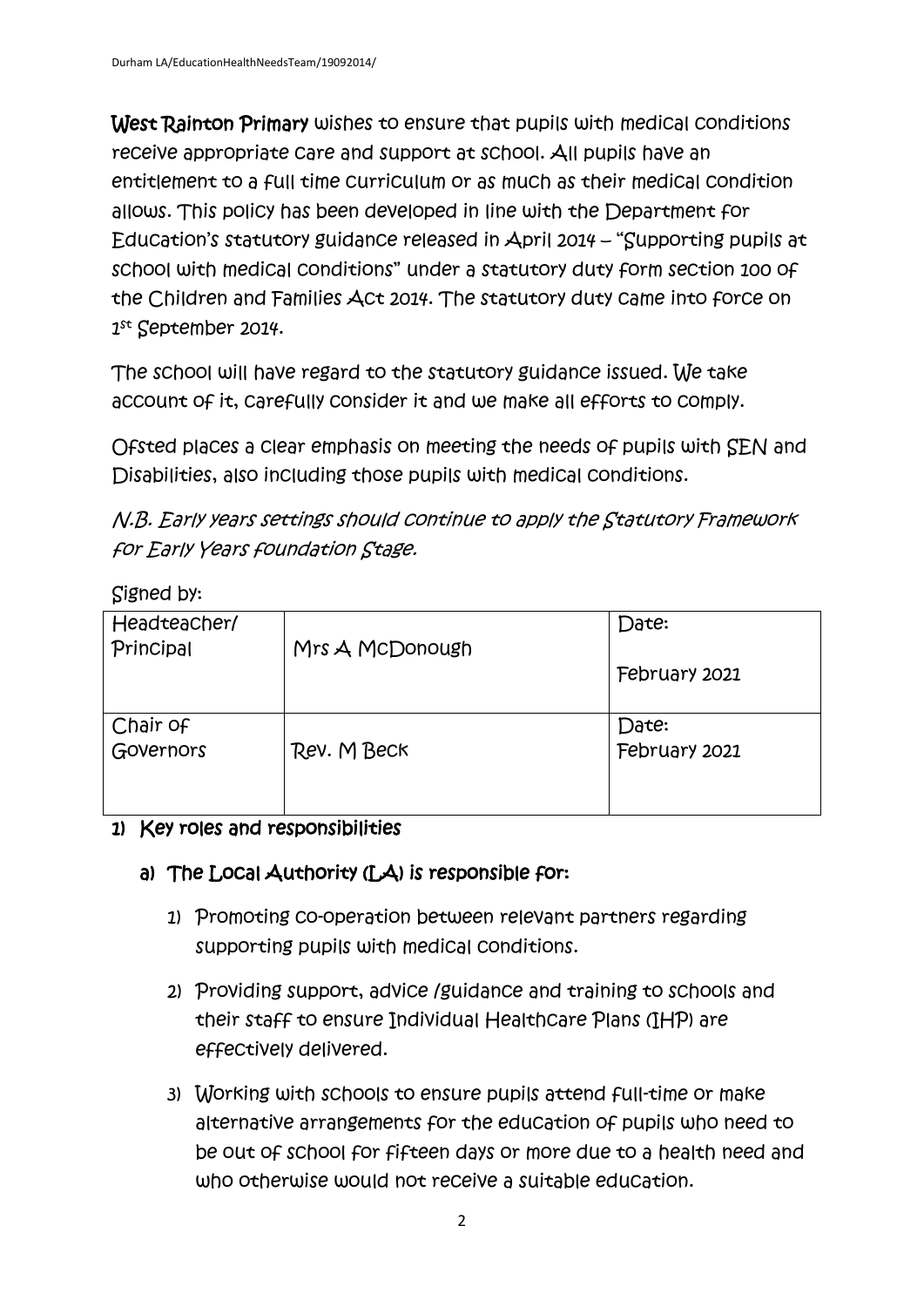# b) The Governing Body of West Rainton Primary School is responsible for:

- 1) Ensuring arrangements are in place to support pupils with medical conditions.
- 2) Ensuring the policy is developed collaboratively across services, clearly identifies roles and responsibilities and is implemented effectively.
- 3) Ensuring that the Supporting Pupils with Medical Conditions Policy does not discriminate on any grounds including, but not limited to protected characteristics: ethnicity/national/ origin, religion or belief, sex, gender reassignment, pregnancy  $\phi$  maternity, disability or sexual orientation.
- 4) Ensuring the policy covers arrangements for pupils who are competent to manage their own health needs.
- 5) Ensuring that all pupils with medical conditions are able to play a full and active role in all aspects of school life, participate in school visits / trips/ sporting activities, remain healthy and achieve their academic potential.
- 6) Ensuring that relevant training is delivered to a sufficient number of staff who will have responsibility to support children with medical conditions and that they are signed off as competent to do so. Staff to have access to information, resources and materials.
- 7) Ensuring written records are kept of, any and all, medicines administered to pupils.
- 8) Ensuring the policy sets out procedures in place for emergency situations.
- 9) Ensuring the level of insurance in place reflects the level of risk.
- 10) Handling complaints regarding this policy as outlined in the school's Complaints Policy.
- c) The Headteacher is responsible (through delegation to the DHT) for: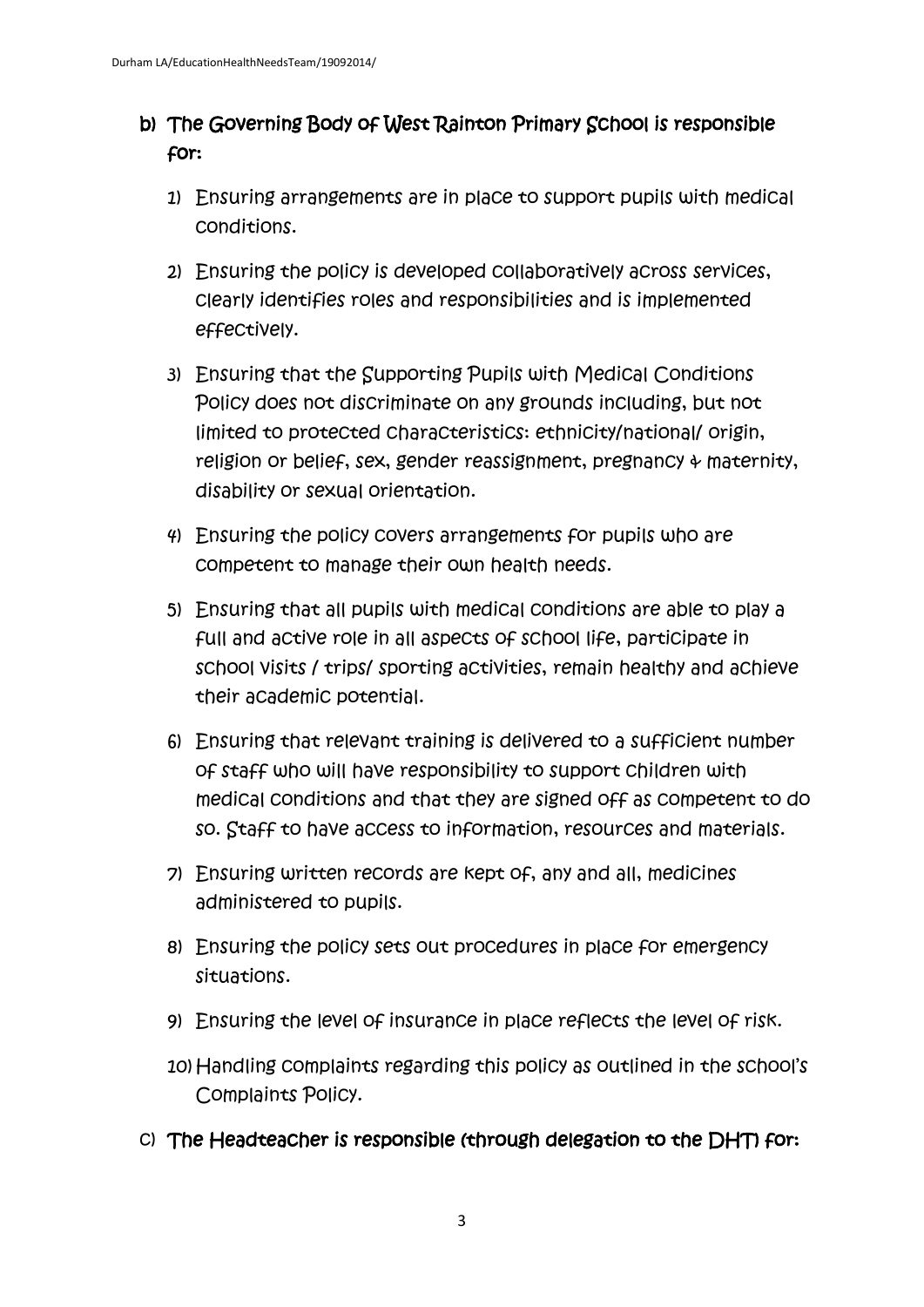- 1) Ensuring the policy is developed effectively with partner agencies and then making staff aware of this policy.
- 2) The day-to-day implementation and management of the Supporting Pupils with Medical Conditions Policy and Procedures of West Rainton Primary School.
- 3) Liaising with healthcare professionals regarding the training required for staff.
- 4) Identifying staff who need to be aware of a child's medical condition.
- 5) Developing Individual Healthcare Plans (IHPs).
- 6) Ensuring a sufficient number of trained members of staff are available to implement the policy and deliver IHPs in normal, contingency and emergency situations.
- 7) If necessary, facilitating the recruitment of staff for the purpose of delivering the promises made in this policy. Ensuring more than one staff member is identified, to cover holidays / absences and emergencies.
- 8) Ensuring the correct level of insurance is in place for teachers who support pupils in line with this policy.
- 9) Continuous two way liaison with school nurses and school in the case of any child who has or develops an identified medical condition.
- 10) Ensuring confidentiality and data protection
- 11) Assigning appropriate accommodation for medical treatment/ care
- 12) Considering the purchase of a defibrillator.
- 13) Voluntarily holding 'spare' salbutamol asthma inhalers for emergency use.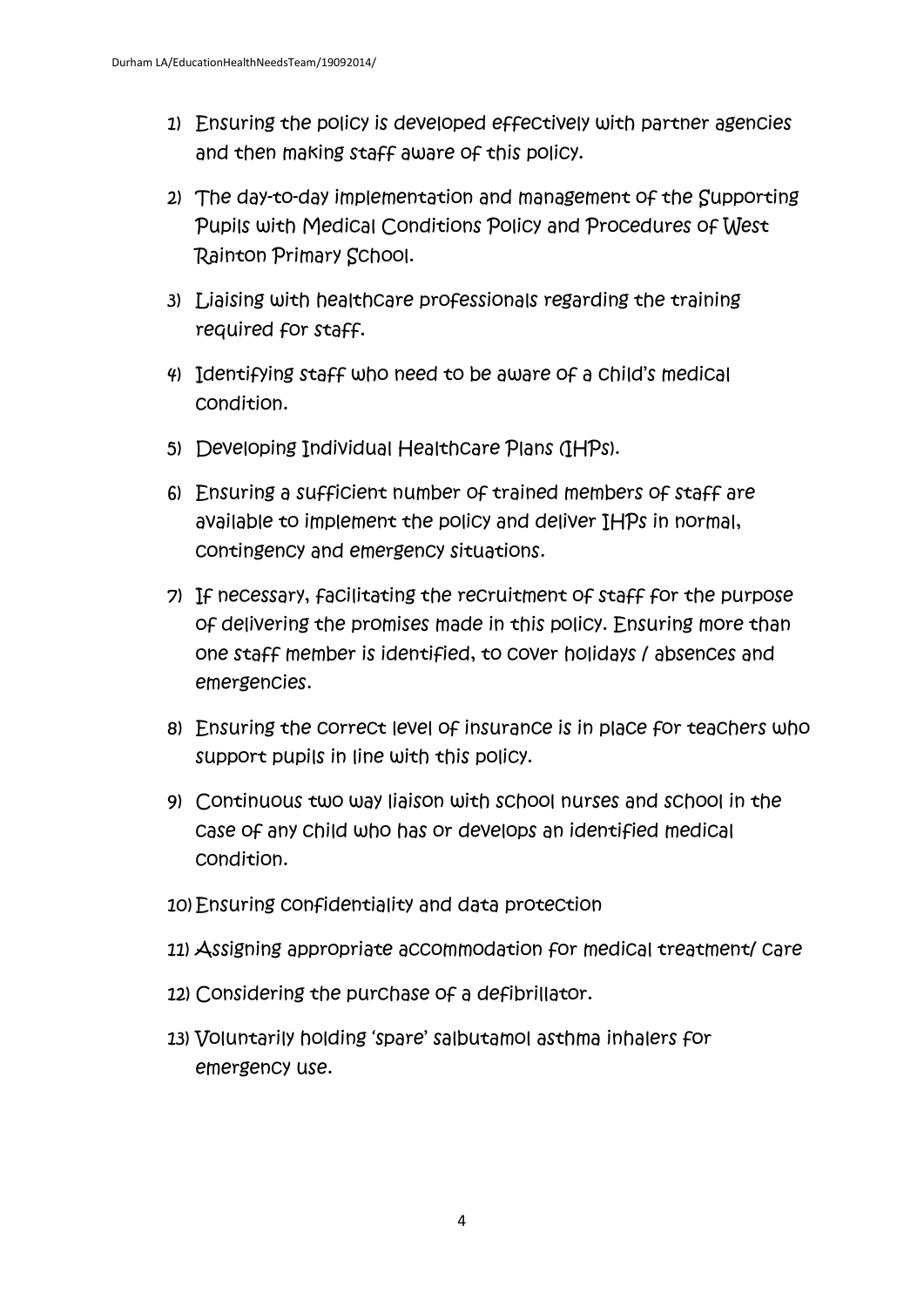# d) Staff members are responsible for:

- 1) Taking appropriate steps to support children with medical conditions and familiarising themselves with procedures which detail how to respond when they become aware that a pupil with a medical condition needs help. A first-aid certificate is not sufficient.
- 2) Knowing where controlled drugs are stored and where the key is held.
- 3) Taking account of the needs of pupils with medical conditions in lessons.
- 4) Undertaking training to achieve the necessary competency for supporting pupils with medical conditions, with particular specialist training if they have agreed to undertake a medication responsibility.
- 5) Allowing inhalers, adrenalin pens and blood glucose testers to be held in an accessible location, following DfE guidance.

# e) School nurses are responsible for:

- 1) Collaborating on developing an IHP in anticipation of a child with a medical condition starting school.
- 2) Notifying the school when a child has been identified as requiring support in school due to a medical condition at any time in their school career.
- 3) Supporting staff to implement an IHP and then participate in regular reviews of the IHP. Giving advice and liaison on training needs.
- 4) Liaising locally with lead clinicians on appropriate support. Assisting the Headteacher in identifying training needs and providers of training.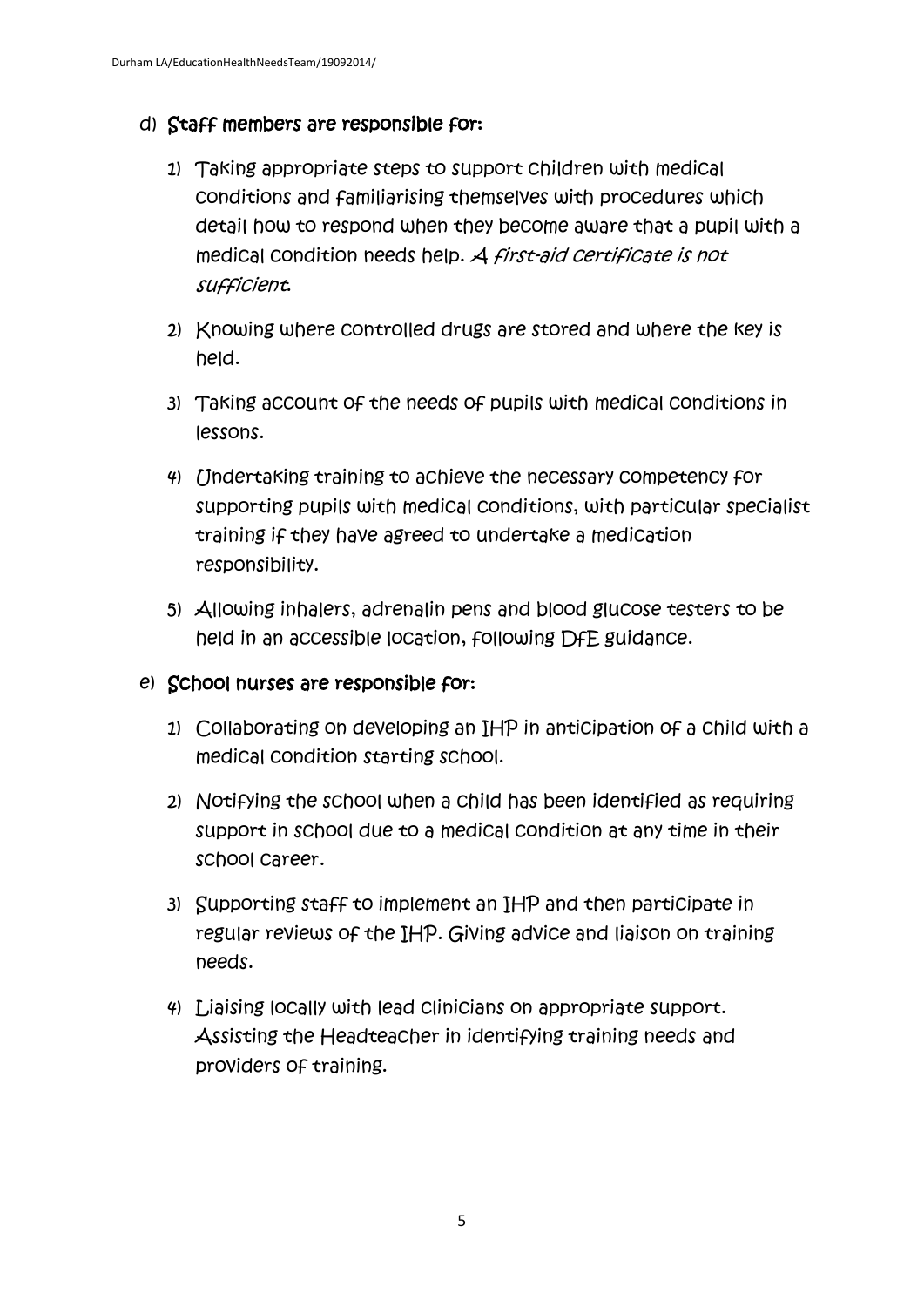# f) Parents and carers are responsible for:

- 1) Keeping the school informed about any new medical condition or changes to their child/children's health.
- 2) Participating in the development and regular reviews of their child's IHP.
- 3) Completing a parental consent form to administer medicine or treatment before bringing medication into school.
- 4) Providing the school with the medication their child requires and keeping it up to date including collecting leftover medicine.
- 5) Carrying out actions assigned to them in the IHP with particular emphasis on, they or a nominated adult, being contactable at all times.

# g) Pupils are responsible for:

- 1) Providing information on how their medical condition affects them.
- 2) Contributing to their IHP
- 3) Complying with the IHP and self-managing their medication or health needs including carrying medicines or devices, if judged competent to do so by a healthcare professional and agreed by parents.

# 2) Training of staff

- a) Newly appointed teachers, supply or agency staff and support staff will receive training on the 'Supporting Pupils with Medical Conditions' Policy as part of their induction.
- b) The clinical lead for each training area/session will be named on each IHP.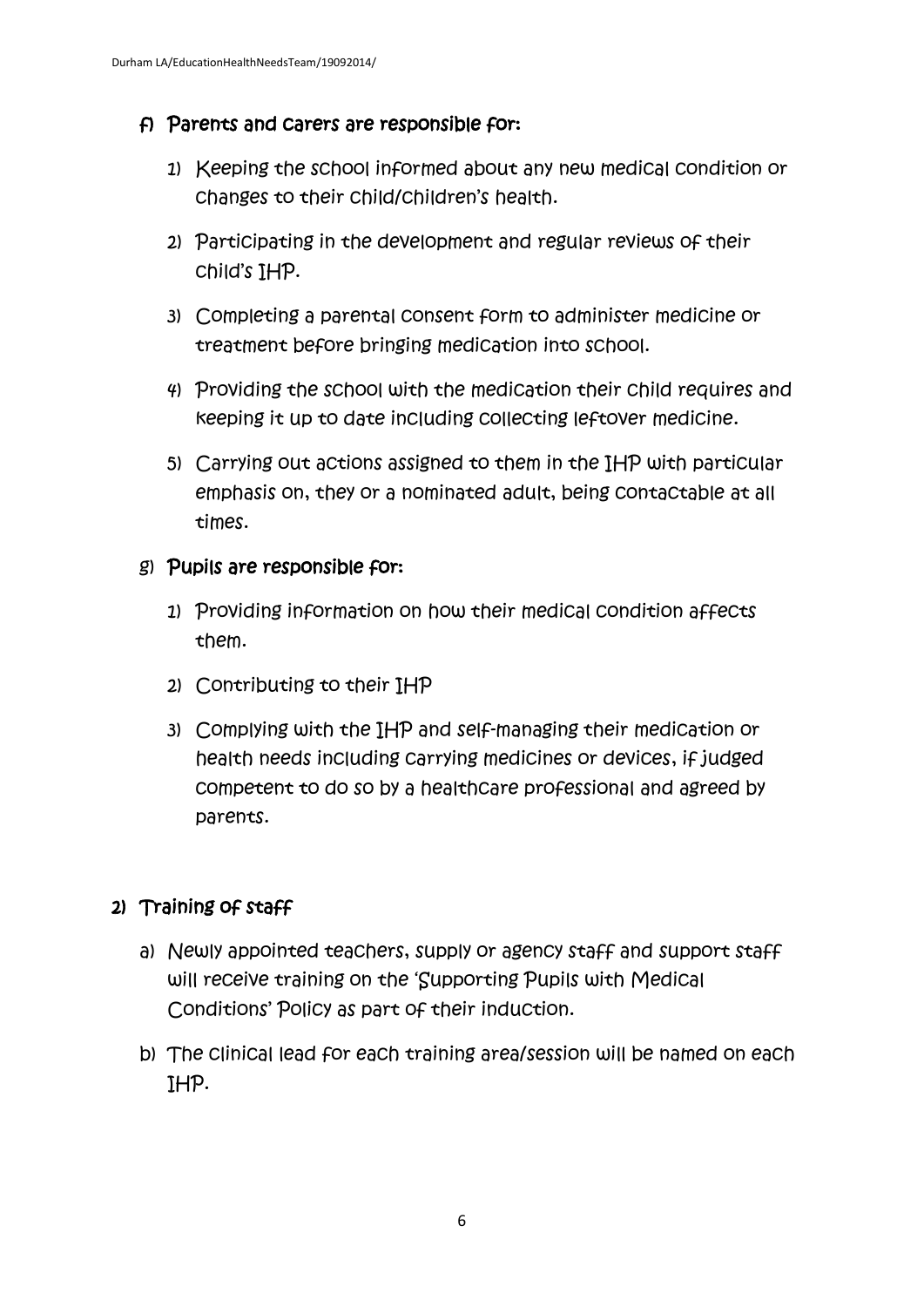- c) No staff member may administer prescription medicines or undertake any healthcare procedures without undergoing training specific to the condition and signed off as competent.
- d) School will keep a record of medical conditions supported, training undertaken and a list of teachers qualified to undertake responsibilities under this policy. They will notify Health  $\psi$  Safety DCC, and Risk, Insurance & Governance Manager, DCC.

# 3) Medical conditions register /list

- a) Schools admissions forms should request information on pre-existing medical conditions. Parents must have easy pathway to inform school at any point in the school year if a condition develops or is diagnosed. Consideration could be given to seeking consent from GPs to have input into the IHP and also to share information for recording attendance.
- b) A medical conditions list or register should be kept, updated and reviewed regularly by the nominated member of staff, Mrs S Firth. Each class / form tutor should have an overview of the list for the pupils in their care, within easy access.
- c) Supply staff and support staff should similarly have access on a need to know basis. Parents should be assured data sharing principles are adhered to.
- d) For pupils on the medical conditions list key stage transition points meetings should take place in advance of transferring to enable parents, school and health professionals to prepare IHP and train staff if appropriate.

# 4) Individual Healthcare Plans (IHPs)

- a) Where necessary (Headteachers will make the final decision) an Individual Healthcare Plan (IHP) will be developed in collaboration with the pupil, parents/carers, Mrs Firth the Special Educational Needs Coordinator (SENDCO) and medical professionals.
- $b$ ) IHPs will be easily accessible to all relevant staff, including supply/agency staff, whilst preserving confidentiality. Staffrooms are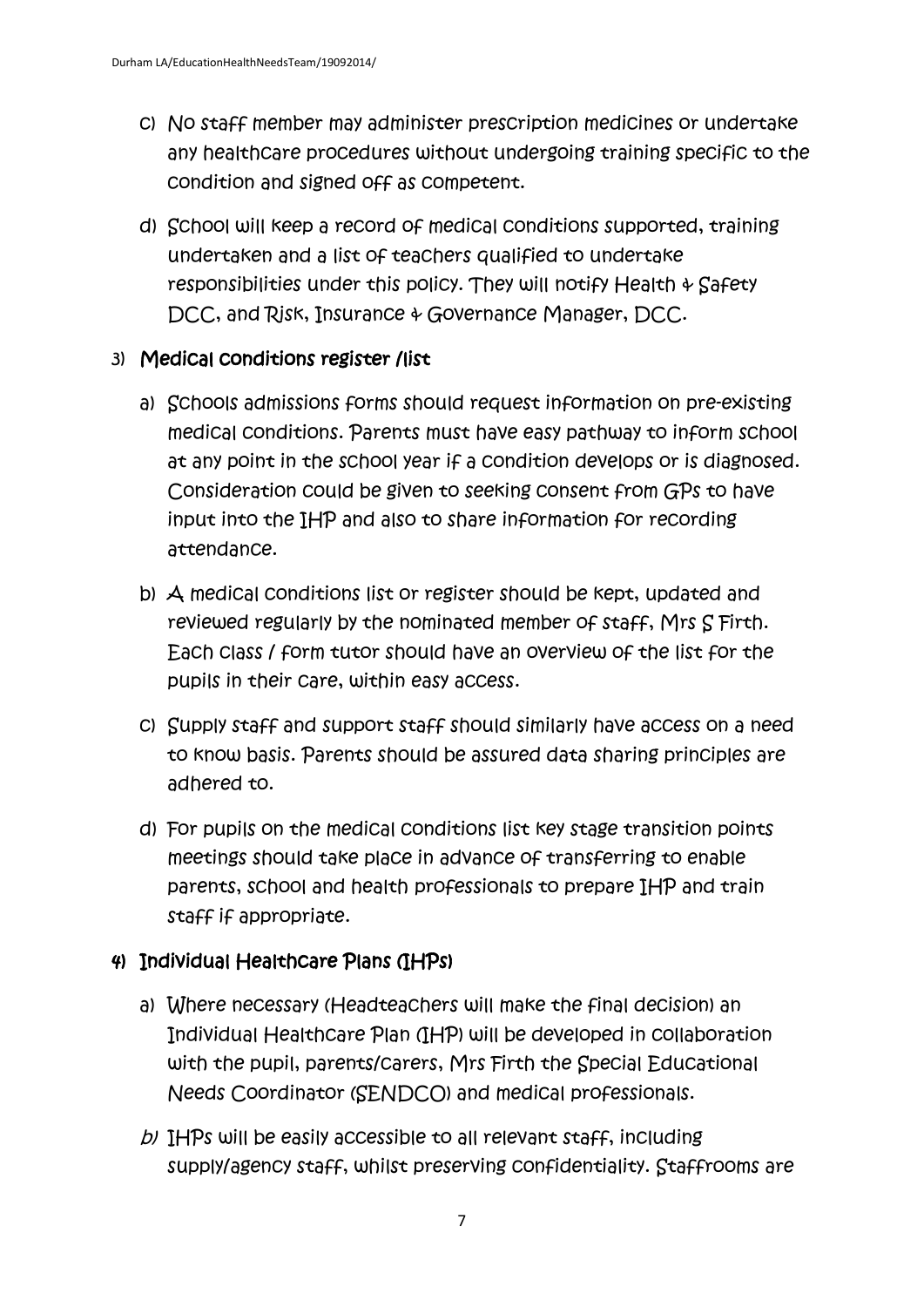inappropriate locations under Information Commissioner's Office (ICO) advice for displaying IHP as visitors /parent helpers etc. may enter. If consent is sought from parents a photo and instructions may be displayed. More discreet location for storage such as Intranet or locked file is more appropriate. P.S. However, in the case of conditions with potential life-threatening implications the information should be available clearly and accessible to everyone.

- c) IHPs will be reviewed at least annually or when a child's medical circumstances change, whichever is sooner.
- d) Where a pupil has an Education, Health and Care plan or special needs statement, the IHP will be linked to it or become part of it.
- e) Where a child is returning from a period of hospital education or alternative provision or home tuition, collaboration between the LA /AP provider and school is needed to ensure that the IHP identifies the support the child needs to reintegrate.

# 5) Transport arrangements

- a) Where a pupil with an IHP is allocated school transport the school should invite a member of DCC Transport team who will arrange for the driver or escort to participate in the IHP meeting. A copy of the IHP will be copied to the Transport team and kept on the pupil record. The IHP must be passed to the current operator for use by the driver /escort and the Transport team will ensure that the information is supplied when a change of operator takes place.
- b) For some medical conditions the driver/ escort will require adequate training. For pupils who receive specialised support in school with their medical condition this must equally be planned for in travel arrangements to school and included in the specification to tender for that pupil's transport.
- c) When prescribed controlled drugs need to be sent in to school, parents will be responsible for handing them over to the adult in the car in a suitable bag or container. They must be clearly labelled with name and dose etc.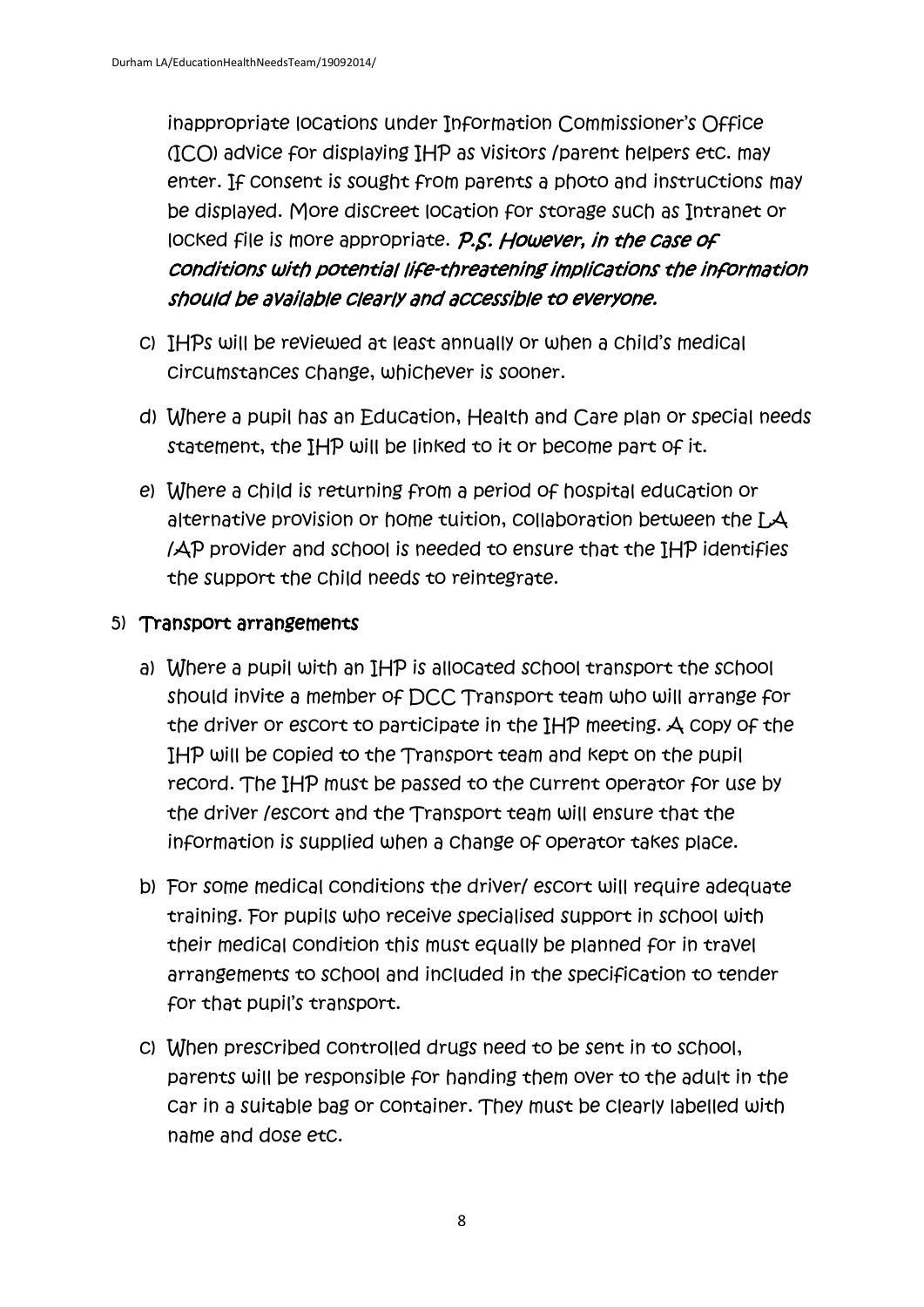d) Controlled drugs will be kept under the supervision of the adult in the car throughout the journey and handed to a school staff member on arrival. Any change in this arrangement will be reported to the Transport team for approval or appropriate action.

# 6) Education Health Needs (EHN) referrals

- a) All pupils of compulsory school age who because of illness, lasting 15 days or more, would not otherwise receive a suitable full-time education are provided for under the local authority's duty to arrange educational provision for such pupils.
- b) In order to provide the most appropriate provision for the condition the EHN team accepts referrals where there is a medical diagnosis from a medical consultant.

# 7) Medicines

- a) Where possible, unless advised it would be detrimental to health, medicines should be prescribed in frequencies that allow the pupil to take them outside of school hours.
- b) If this is not possible, prior to staff members administering any medication, the parents/carers of the child must complete and sign a parental consent to administration of medicine form.
- c) No child will be given any prescription or non-prescription medicines without written parental consent except in exceptional circumstances.

Please note that only prescribed medicines with a pharmacy label on will be administered by school staff.

- d) Where a pupil is prescribed medication by a healthcare professional without their parents'/carers' knowledge, every effort will be made to encourage the pupil to involve their parents while respecting their right to confidentiality.
- e) No child under 16 years of age will be given medication containing aspirin without a doctor's prescription.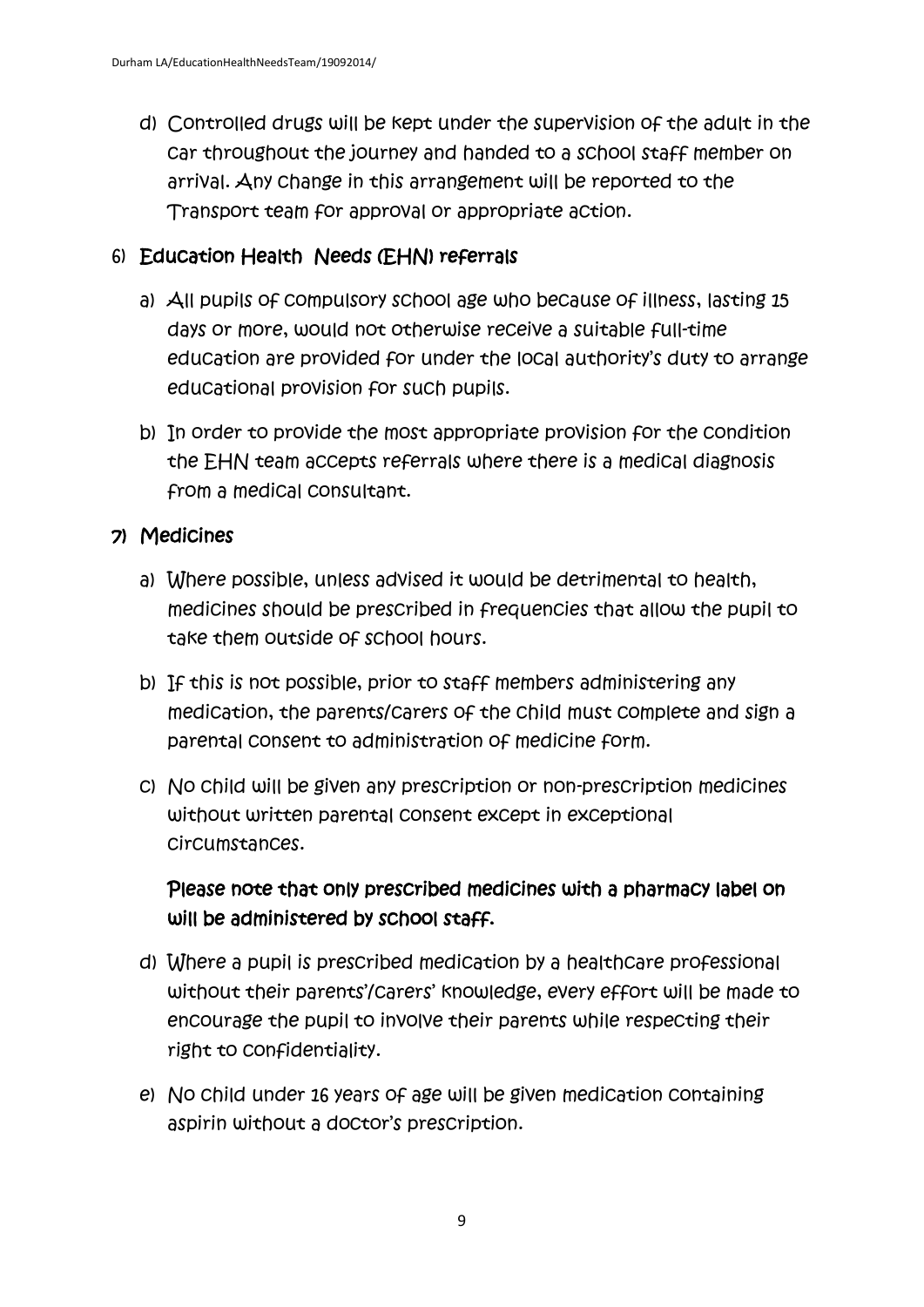- f) Medicines MUST be in date, labelled, and provided in the original container (except in the case of insulin which may come in a pen or pump) with dosage instructions. Medicines which do not meet these criteria will not be administered.
- g) A maximum of four weeks' supply of the medication may be provided to the school at one time.
- h) A child who has been prescribed a controlled drug may legally have it in their possession if they are competent to do so, but passing it to another child for use is an offence. Monitoring arrangements may be necessary. Schools should otherwise keep controlled drugs that have been prescribed for a pupil securely stored in a non-portable container and only named staff should have access. Controlled drugs should be easily accessible in an emergency.
- i) Medications will be stored in Mrs McGowan's room.
- j) Any medications left over at the end of the course will be returned to the child's parents.
- k) Written records will be kept of any medication administered to children.
- l) Pupils will never be prevented from accessing their medication.
- m) Emergency salbutamol inhaler kits may be kept voluntarily by school
- n) General posters about medical conditions (diabetes, asthma, epilepsy etc.) are recommended to be visible in the staff room
- o) West Rainton Primary School cannot be held responsible for side effects that occur when medication is taken correctly.
- p) Staff will not force a pupil, if the pupil refuses to comply with their health procedure, and the resulting actions will be clearly written into the IHP which will include informing parents.

# 8) Emergencies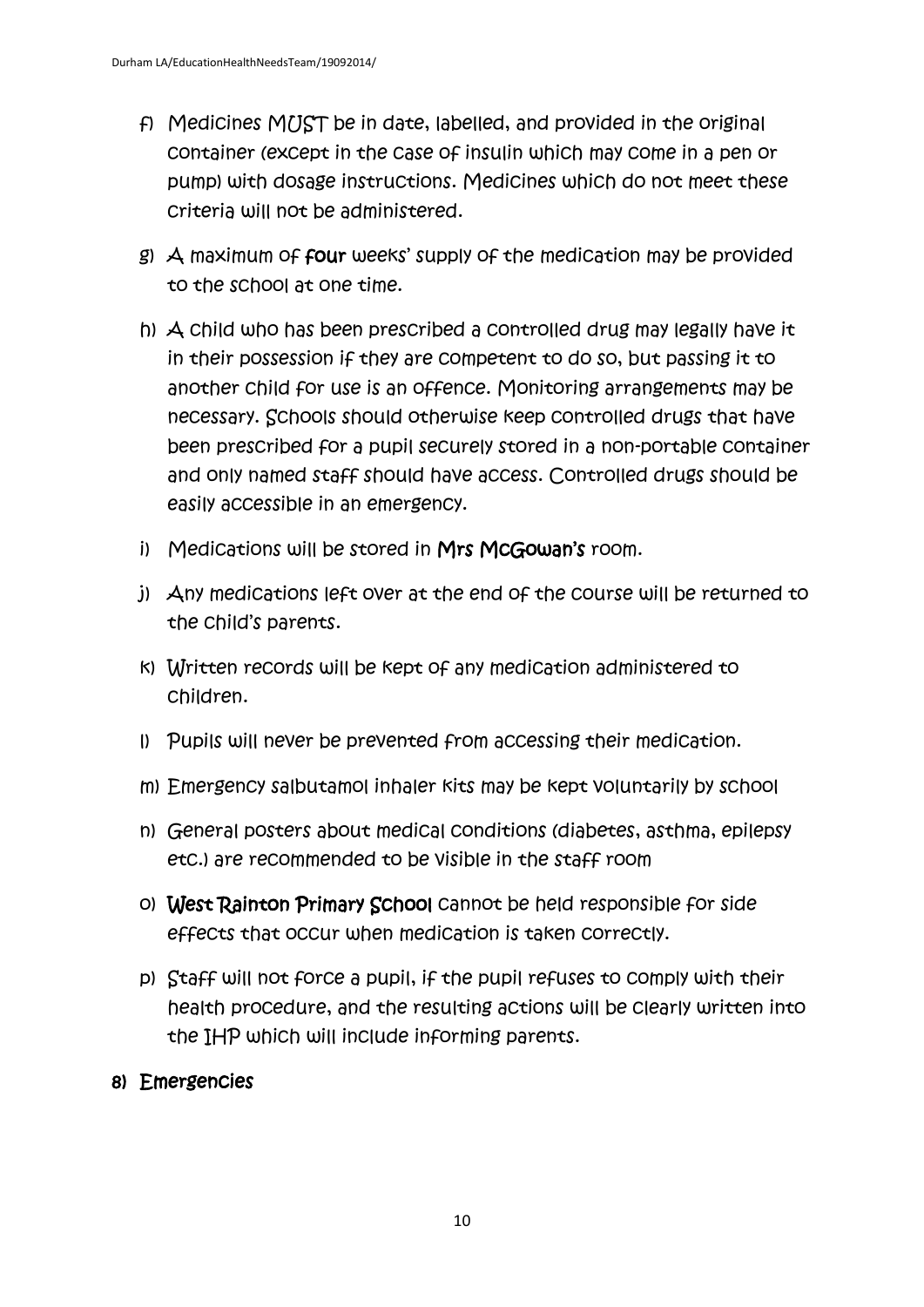- a) Medical emergencies will be dealt with under the school's emergency procedures which will be communicated to all relevant staff so they are aware of signs and symptoms.
- b) Pupils will be informed in general terms of what to do in an emergency such as telling a teacher.
- c) If a pupil needs to be taken to hospital, a member of staff will remain with the child until their parents arrive.

# 9) Day trips, residential visits and sporting activities

- a) Unambiguous arrangements should be made and be flexible enough to ensure pupils with medical conditions can participate in school trips, residential stays, sports activities and not prevent them from doing so unless a clinician states it is not possible.
- b) To comply with best practice risk assessments should be undertaken, in line with H&S executive guidance on school trips, in order to plan for including pupils with medical conditions. Consultation with parents, healthcare professionals etc. on trips and visits will be separate to the normal day to day IHP requirements for the school day.

# 10) Avoiding unacceptable practice

ach case will be judged individually but in general the following is not considered acceptable.

The following behaviour is unacceptable in West Rainton Primary School:

- a) Preventing children from easily accessing their inhalers and medication and administering their medication when and where necessary.
- b) Assuming that pupils with the same condition require the same treatment.
- c) Ignoring the views of the pupil and/or their parents or ignoring medical evidence or opinion.
- d) Sending pupils home frequently or preventing them from taking part in activities at school
- e) Sending the pupil to the medical room or school office alone or with an unsuitable escort if they become ill.
- f) Penalising pupils with medical conditions for their attendance record where the absences relate to their condition.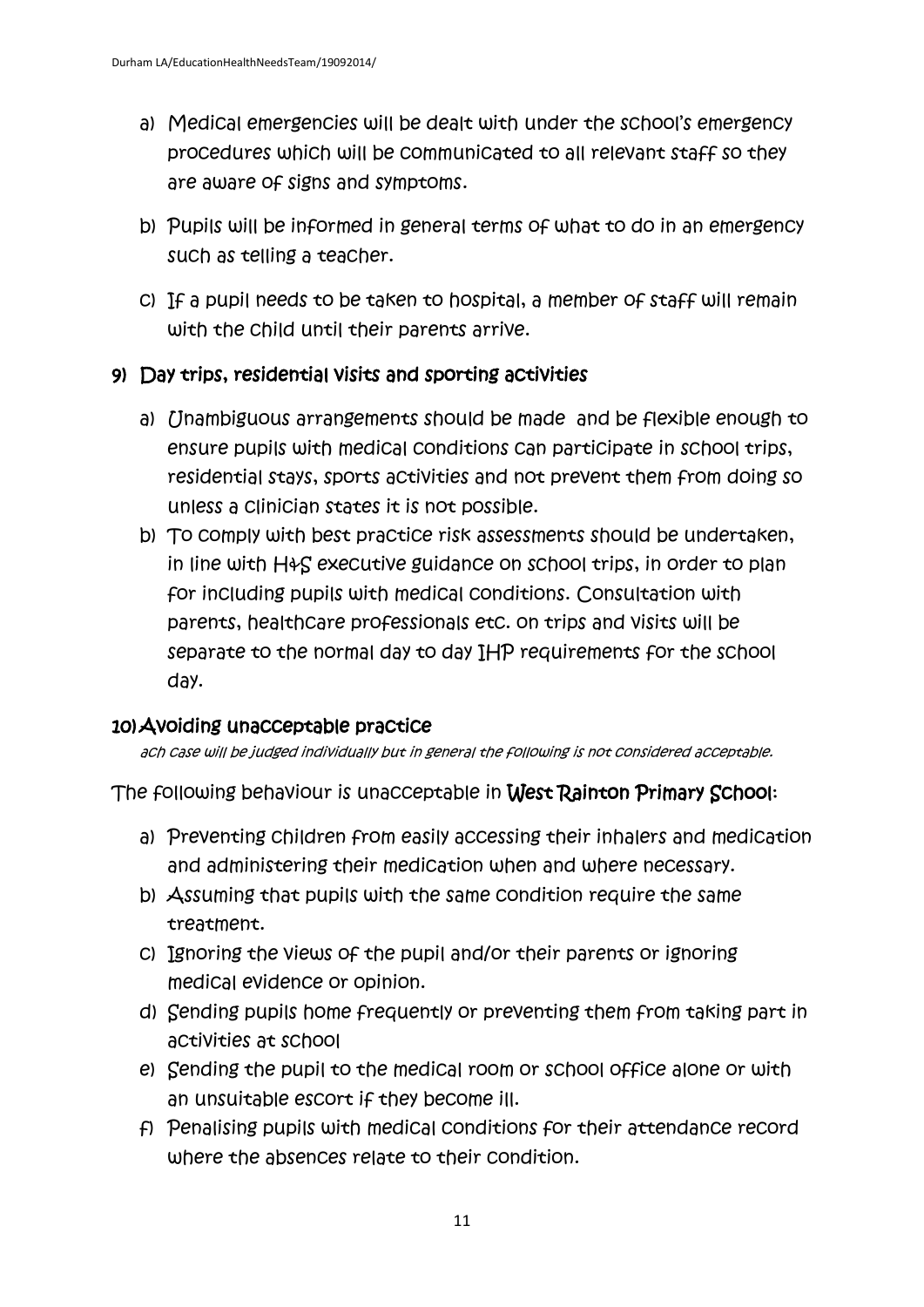- g) Making parents feel obliged or forcing parents to attend school to administer medication or provide medical support, including toilet issues.
- h) Creating barriers to children participating in school life, including school trips.
- i) Refusing to allow pupils to eat, drink or use the toilet when they need to in order to manage their condition.

# 11) Insurance

- a) Teachers who undertake responsibilities within this policy will be assured by the Headteacher that are covered by the LA/school's insurance.
- b) Full written insurance policy documents are available to be viewed by members of staff who are providing support to pupils with medical conditions. Those who wish to see the documents should contact the Head.

# 12) Complaints

- a) All complaints should be raised with the school in the first instance.
- b) The details of how to make a formal complaint can be found in the School Complaints Policy.

# 13) Definitions

- a) 'Parent(s)' is a wide reference not only to a pupil's birth parents but to adoptive, step and foster parents, or other persons who have parental responsibility for, or who have care of, a pupil.
- b) 'Medical condition' for these purposes is either a physical or mental health medical condition as diagnosed by a healthcare professional which results in the child or young person requiring special adjustments for the school day, either ongoing or intermittently. This includes; a chronic or short-term condition, a long-term health need or disability, an illness, injury or recovery from treatment or surgery. Being 'unwell' and common childhood diseases are not covered.